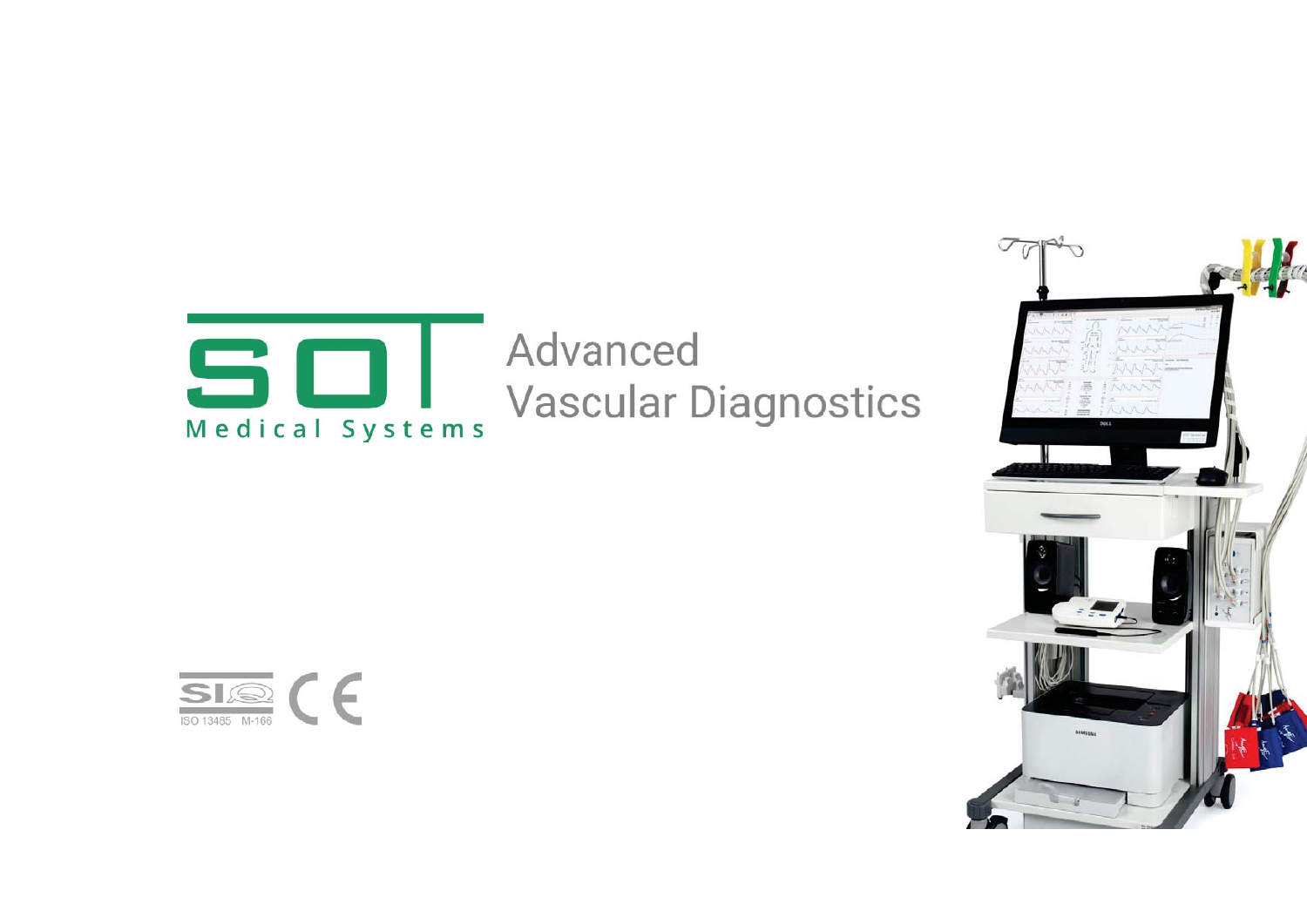### Über SOT

- Hersteller für gefäßdiagnostische Medizintechnik
- ✔ 1988 von Karl Glantschnig gegründet
- Hauptsitz in Maria Rain/Österreich mit Standort in **Deutschland**
- $\checkmark$  Österreichisches Familienunternehmen
- **Eigene Software Entwicklung**  $\checkmark$
- **Eigener Technischer Service**





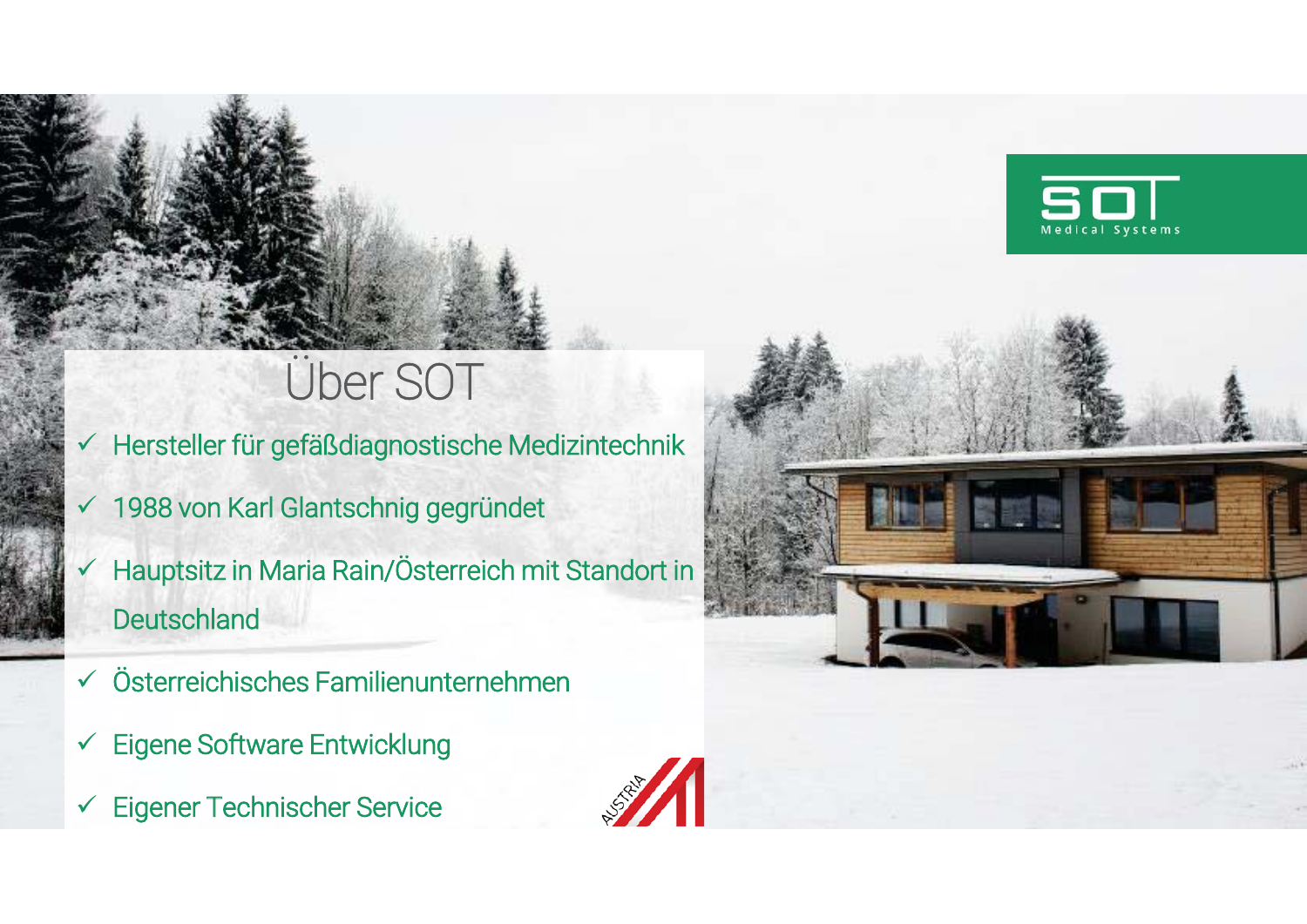### Über SOT





## $> 30$

Jahre Erfahrung

Österreichisches Familienunternehmen

 $> 1,000$ 

90%

Installierte Systeme im Deutschsprachigen Raum (DACH)

**Export Quote**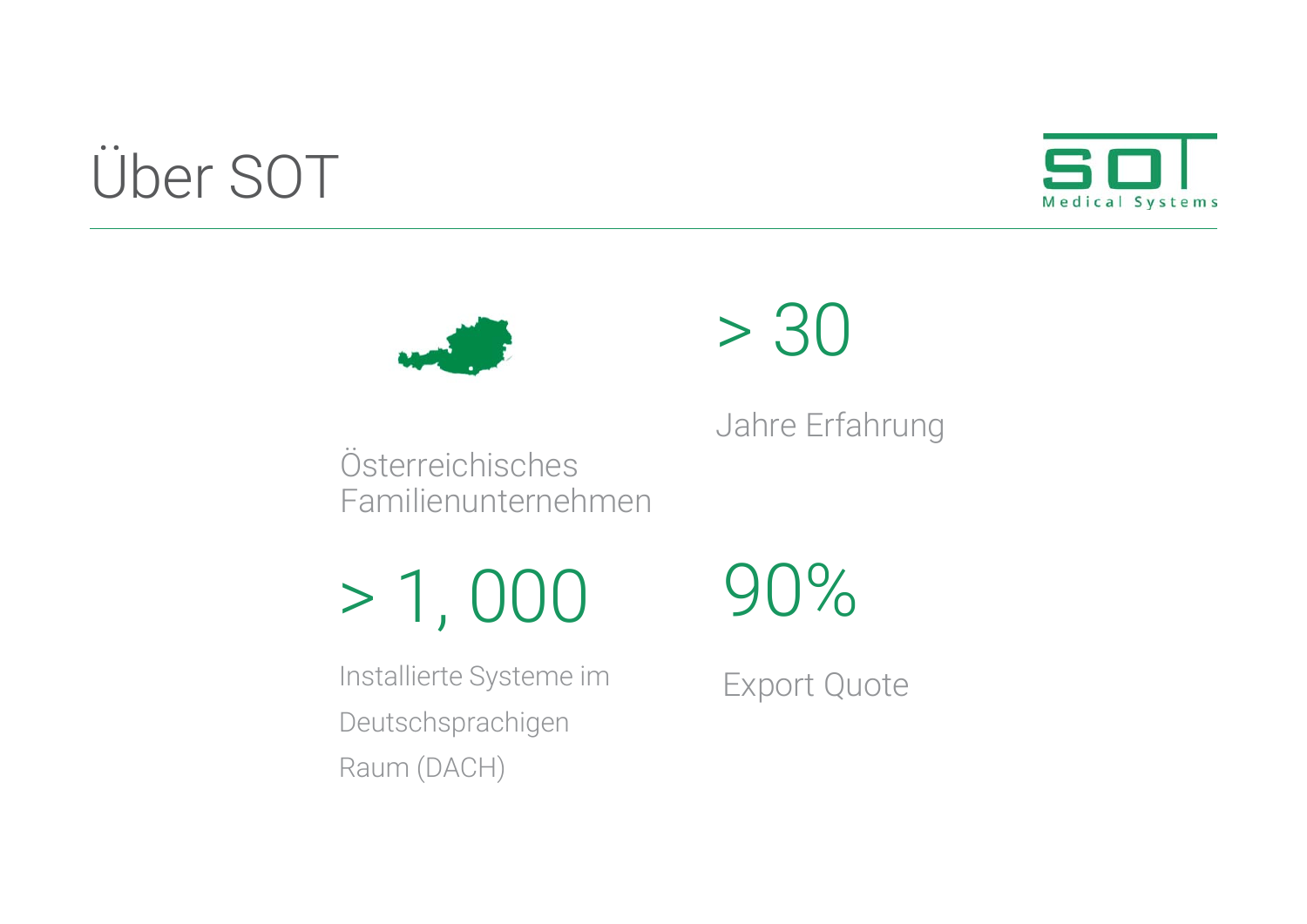# Medical Systems

#### **DIAGNOSTIK DER WUNDEN**

Die bewährte und kompakte Expertenlösung in der Gefäßdiagnostik von Wundzentren





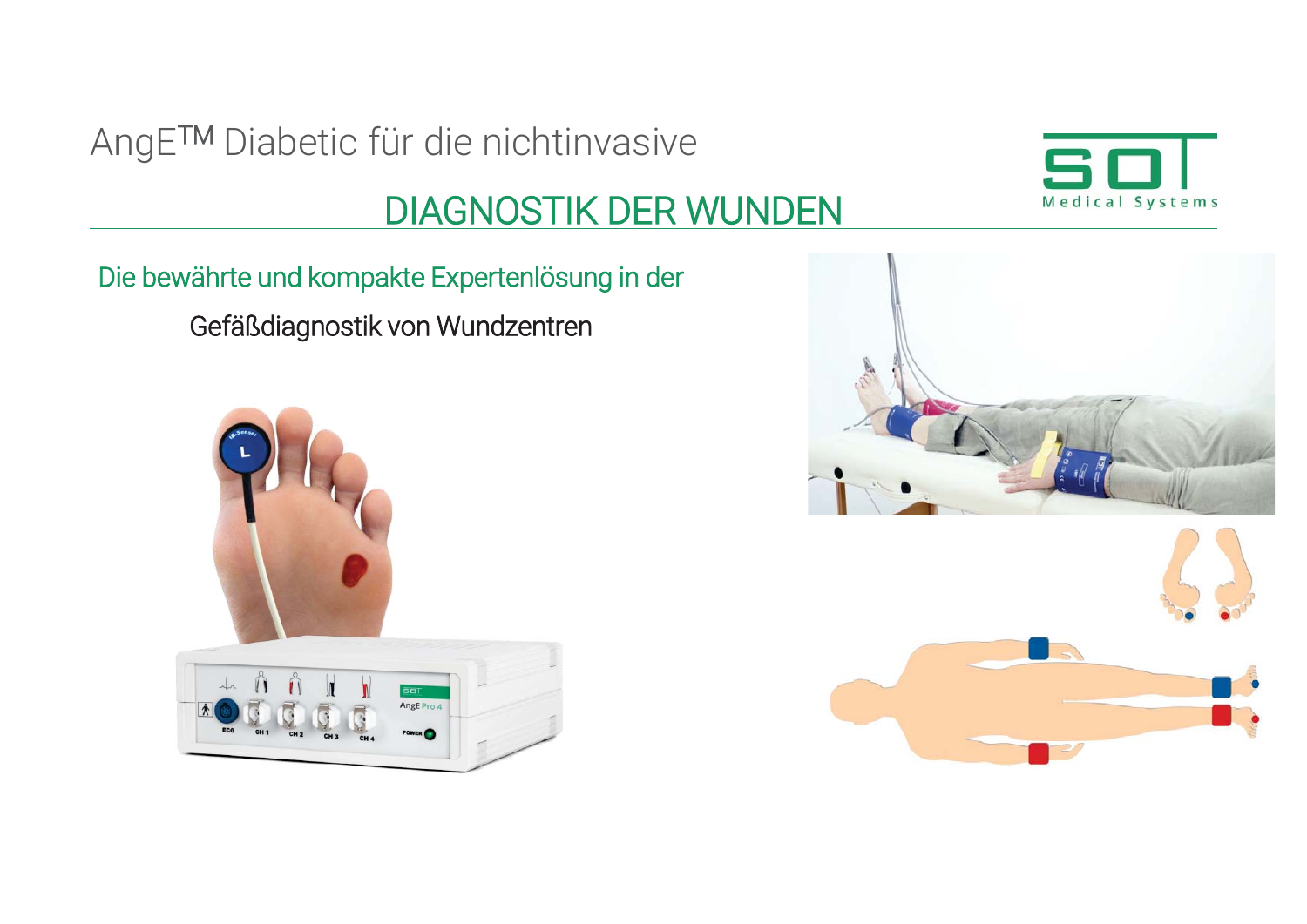#### **DIAGNOSTIK CHRONISCHER WUNDEN**

Anwendungsfelder in der täglichen Routineversorgung von Wundpatienten und Diabetikern

√ Klassifizierung der pAVK & Früherkennung von Durchblutungsstörungen

 $\rightarrow$  Bestimmung des ABI und TBI = Leitlinientreue Wunddiagnostik

 $\checkmark$  Regelmäßige Therapieoptimierung möglich - Komplikationen vermeiden



Medical Systems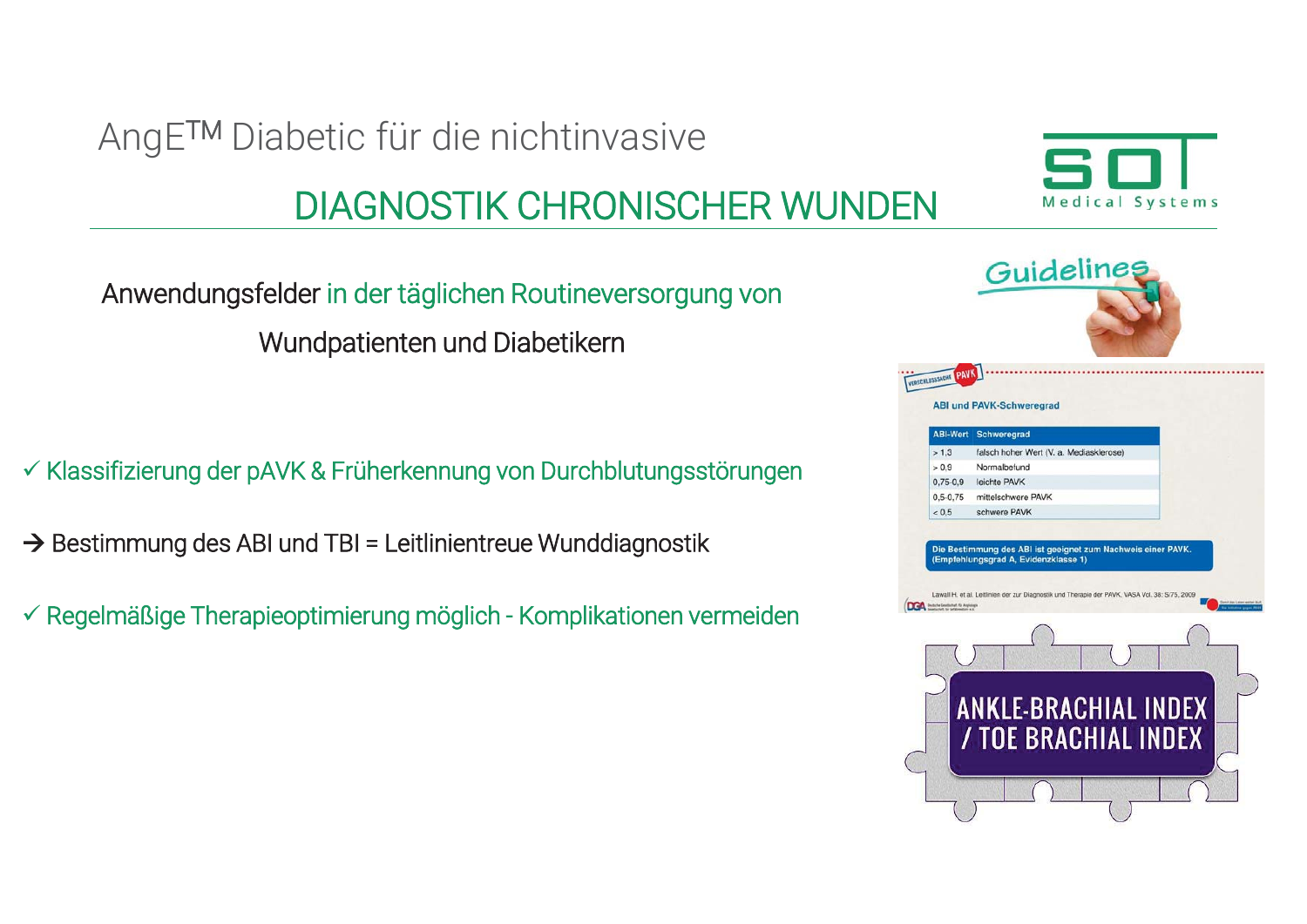#### **DIAGNOSTIK CHRONISCHER WUNDEN**



Anwendungsfelder in der täglichen Routineversorgung von Wundpatienten und Diabetikern

√ Schmerzfreie Effektivitätskontrolle in allen Wundtherapiephasen

→ Standardisierte Bestimmung der Wundheilungswahrscheinlickeit

✓ Zeitsparendes Wundmanagement des Diabetischen Fußsyndroms

- $\rightarrow$  Mikrozirkulation in Zehen und Vorfuß zum erfolgreichen Beinerhalt
- $\rightarrow$  Messungen auch über Wundverbände möglich





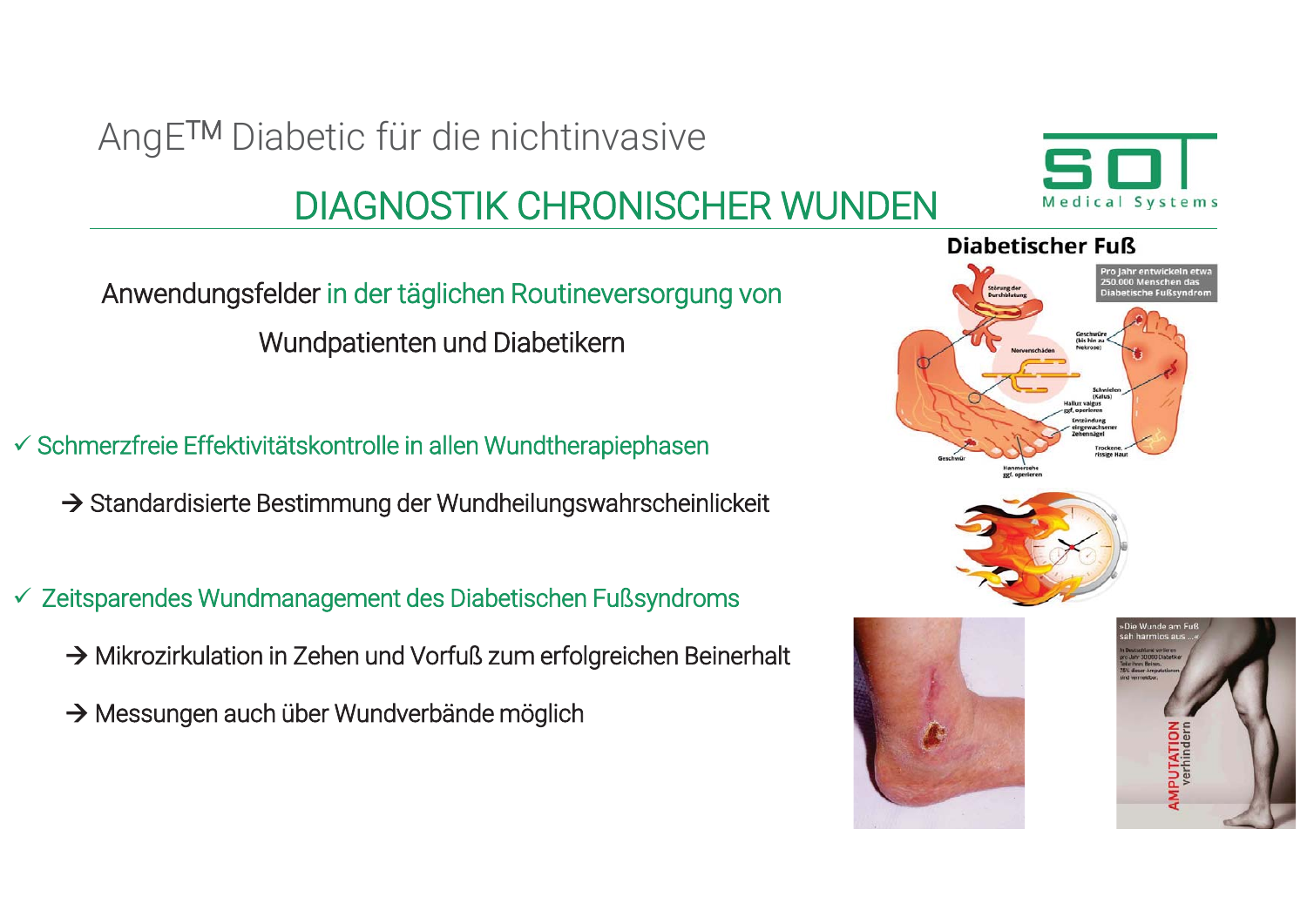#### **DIAGNOSTIK CHRONISCHER WUNDEN**

Die zuverlässige und schnelle Screeninglösung in der täglichen Routineversorgung von Wundpatienten und Diabetikern

← Einzigartige TOPP (Tissue Optical Perfusion Pressure) ABI Messmethode

 $\rightarrow$  Zeitgleiche Messung der Mirko- und Makrozirkulation in Vorfuß & Zehen

- $\rightarrow$  Durchführungszeit der Messung < 3 Minuten
- $\rightarrow$  Aussagekräftige und validierte Messergebnisse trotz Mediasklerose



Medical Systems

Research Article | Integrative Cardiovascular Physiology and Pathophysiology Tissue optical perfusion pressure: a simplified, more reliable, and faster assessment of pedal microcirculation in peripheral artery disease

Georg Horstick <a>[</a>,\* Laura Messner,\* Anna Grundmann, Senay Yalcin, Gerhard Weisser, and Christine Espinola-Klein Show fewer authors / 16 NOV 2020 // https://doi.org/10.1152/ajpheart.00339.2020



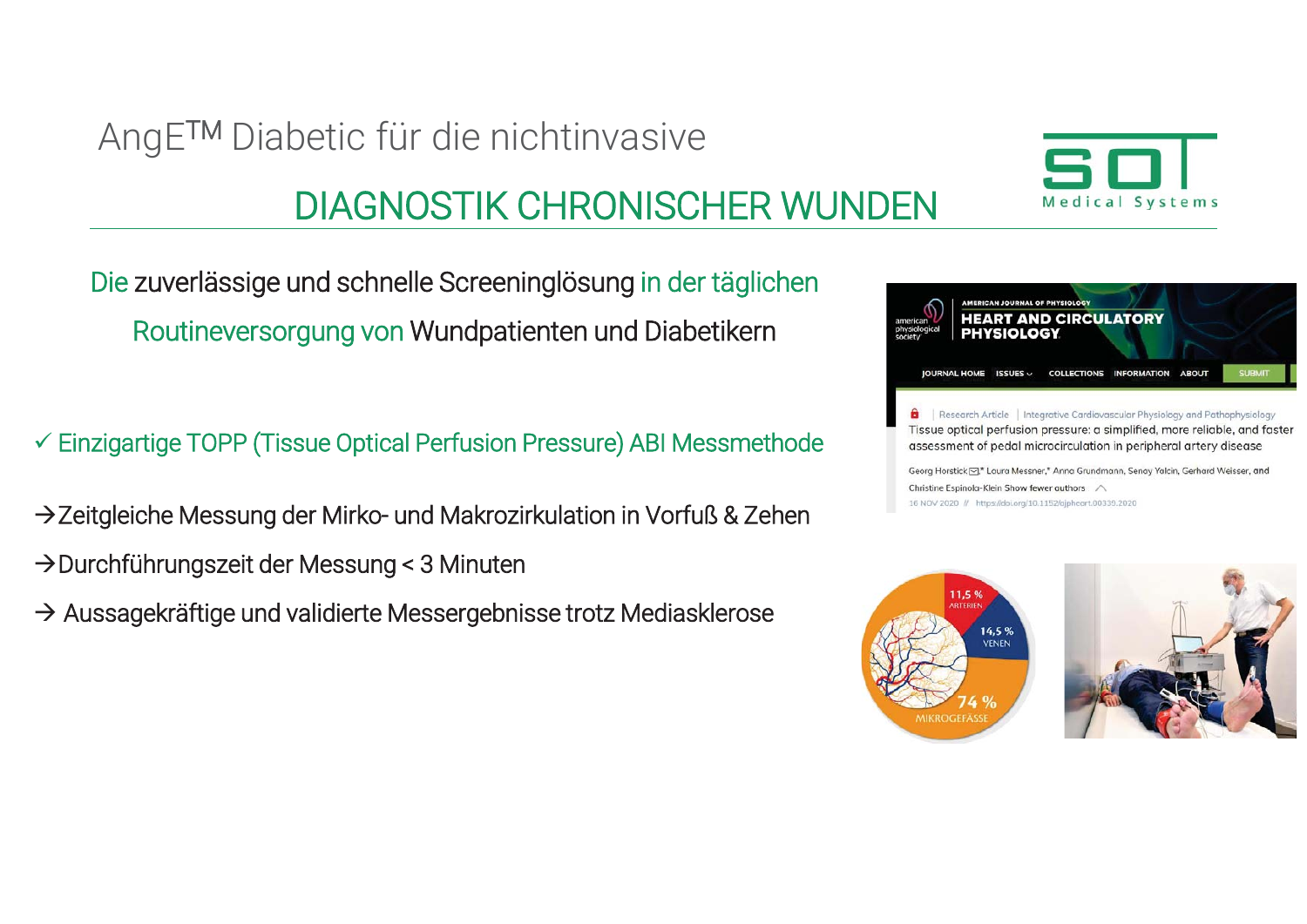#### **DIAGNOSTIK CHRONISCHER WUNDEN**

Die zuverlässige und schnelle Screeninglösung in der täglichen Routineversorgung von Wundpatienten und Diabetikern

✓ Kontinuierliche Temperaturmessung zur Infektionskontrolle

- ← Einfache Handhabung auch mit aktiven und passiven Stress Tests
- > Nach kurzer Einweisung problemlos an Fachpersonal delegierbar
- > Untersucherunabhängig und objektiv in jedem Behandlungsregime durchführbar





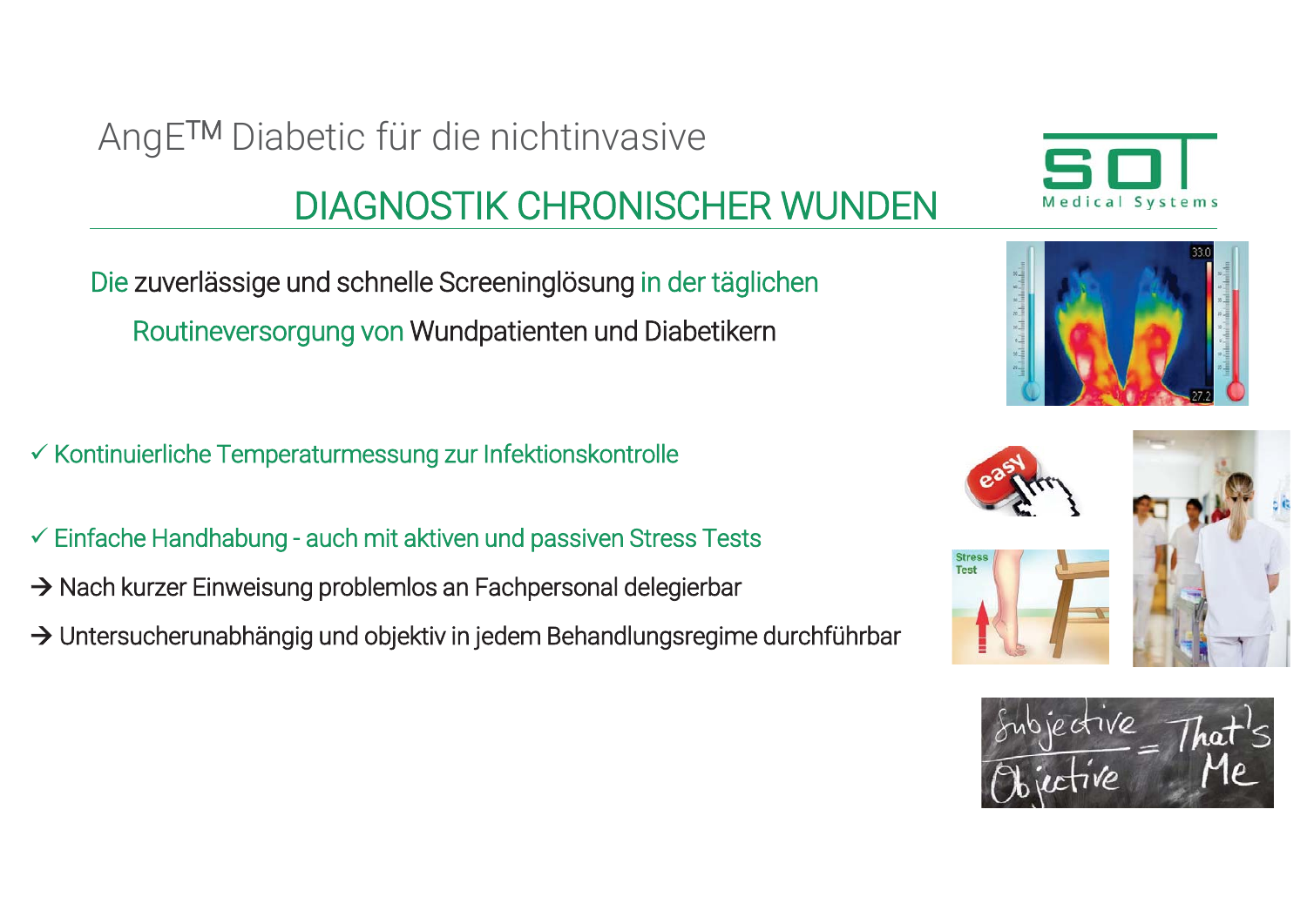### Modulares AngE™ System für die nichtinvasive **DIAGNOSTIK DER VENEN**



- √ Differenzierung von venösen und arteriellen Ulcus Cruris
- ← Erweiterungen zur Ermittlung der venösen Hämodynamik  $\rightarrow$  VVP, DPPG/LRR
- √ Messungen auch über Wundverbände möglich



Medical Systems





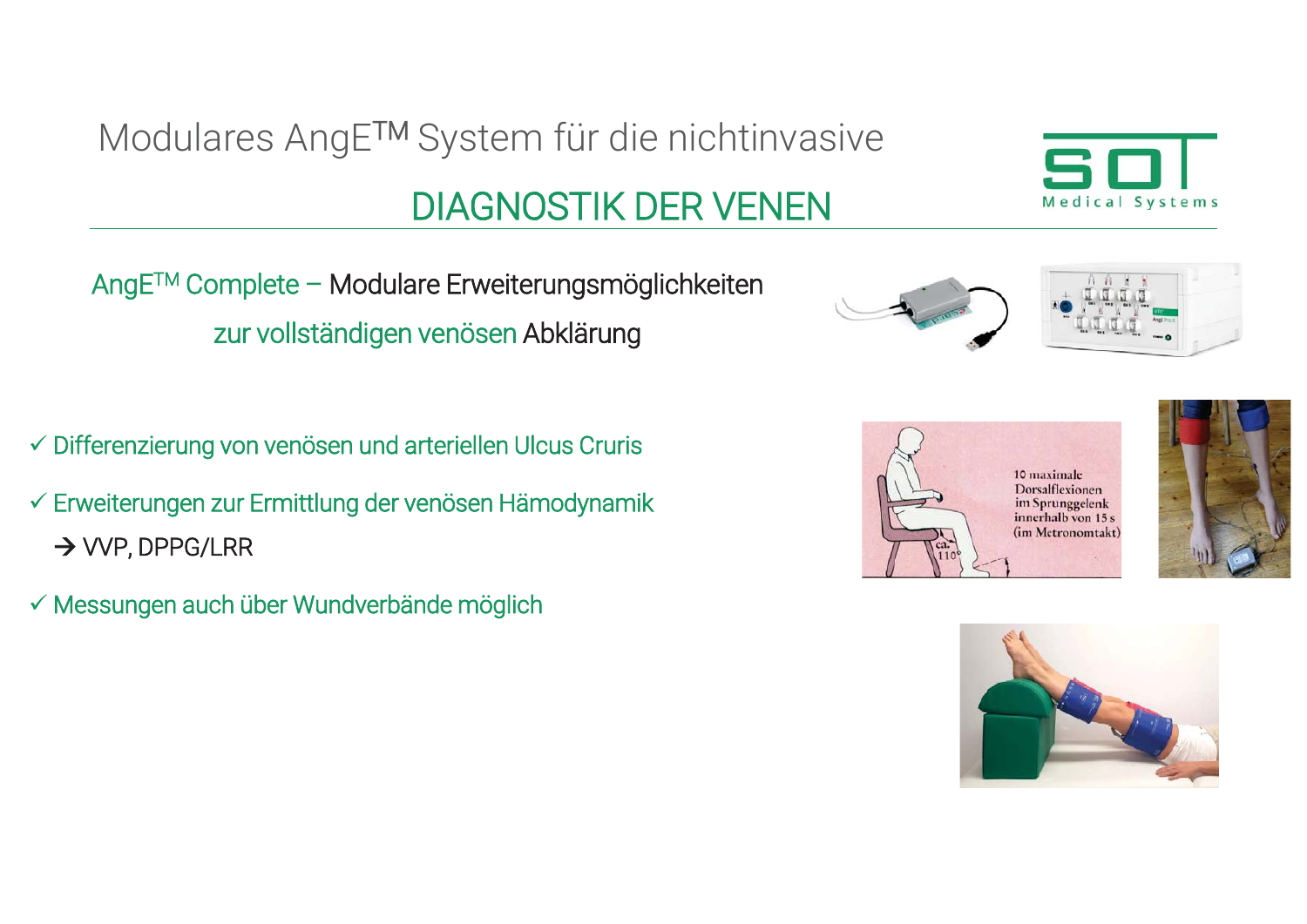#### **DIAGNOSTIK CHRONISCHER WUNDEN**

AngE™ Complete - Modulare Erweiterungsmöglichkeiten zur vollständigen venösen Abklärung

Modulares AngE™ System für die nichtinvasive

- ← Einzigartige optische TCPO2 Messmethode
	- $\rightarrow$  Ohne kostenintensiven Membranwechsel
	- → Keine Kalibrierungszeit notwendig
	- $\rightarrow$  Leitlinientreues Monitoring der Wunde
- ✓ Simples Wound Mapping zur Überwachung des Wundheilungsprozesses
- √ Unterstützung bei der Amputationshöhenbestimmung







Guideline